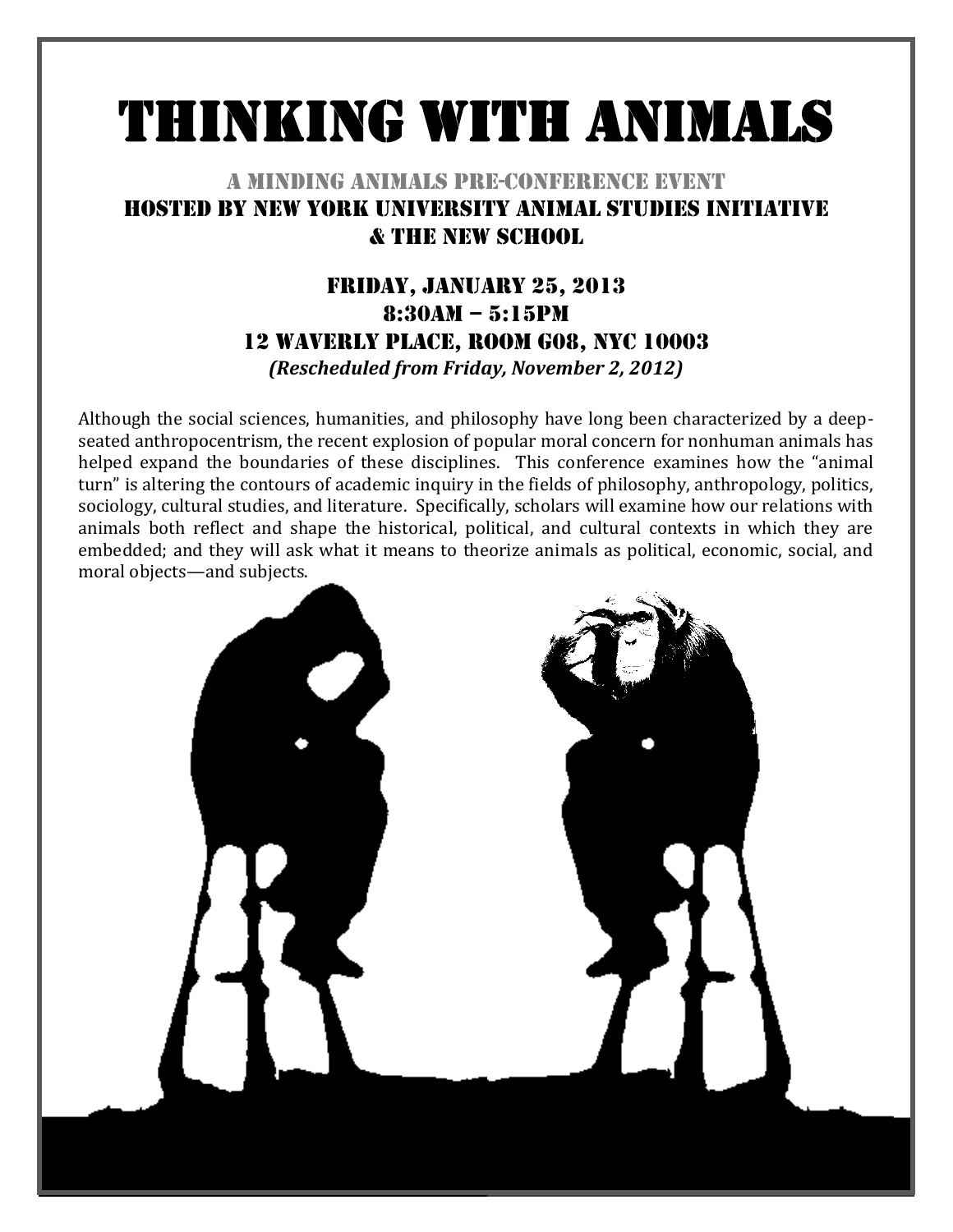## SCHEDULE OF SESSIONS

**FRIDAY, JANUARY 25, 2013**

**12 Waverly Place, Room G08, New York, NY 10003**

| 8:30-9:00AM   | <b>REGISTRATION</b>                                                                                                                                                                                                                                                                                                                                                                                                                                                             |
|---------------|---------------------------------------------------------------------------------------------------------------------------------------------------------------------------------------------------------------------------------------------------------------------------------------------------------------------------------------------------------------------------------------------------------------------------------------------------------------------------------|
| 9:00-9:15AM   | <b>OPENING REMARKS</b><br>Colin Jerolmack, Assistant Professor of Environmental Studies & Sociology, New York<br>University                                                                                                                                                                                                                                                                                                                                                     |
| 9:15-10:30AM  | <b>SESSION I: REPRESENTING ANIMALS</b><br>Ada Smailbegovic, PhD Candidate, Department of English, New York University<br>Dominic Pettman, Associate Professor, Department of Culture and Media, The New School<br>Miriam Ticktin, Associate Professor, Department of Anthropology, The New School                                                                                                                                                                               |
| 10:30-10:45AM | <b>COFFEE BREAK</b>                                                                                                                                                                                                                                                                                                                                                                                                                                                             |
| 10:45-12:00PM | <b>SESSION II: INTERPRETING ANIMALS</b><br>Colin Jerolmack, Assistant Professor of Environmental Studies & Sociology, New York<br><b>University</b><br>Amy Leigh Field, PhD Candidate, Department of Anthropology, New York University<br>Pooja Rangan, Assistant Professor, Department of Culture and Media, The New School                                                                                                                                                    |
| 12:00-1:30PM  | <b>LUNCH</b><br><b>Location TBC</b>                                                                                                                                                                                                                                                                                                                                                                                                                                             |
| 1:30-2:45PM   | <b>SESSION III: EATING ANIMALS</b><br>Chris Schlottmann, Clinical Assistant Professor of Environmental Studies, New York<br><b>University</b><br>Timothy Pachirat, Assistant Professor, Department of Politics, The New School<br>Jan Dutkiewicz, PhD Candidate, Department of Politics, The New School                                                                                                                                                                         |
| 2:45-3:00PM   | <b>COFFEE BREAK</b>                                                                                                                                                                                                                                                                                                                                                                                                                                                             |
| 3:00-4:15PM   | <b>SESSION IV: VALUING ANIMALS</b><br>Jeff Sebo, Assistant Professor/Faculty Fellow of Animal Studies & Environmental Studies,<br><b>New York University</b><br>Rafi Youatt, Assistant Professor, Department of Politics, The New School<br>Alice Crary, Associate Professor, Department of Philosophy, The New School<br>Dale Jamieson, Director of Environmental Studies; Professor of Environmental Studies and<br>Philosophy; Affiliated Professor Law, New York University |
| 4:15-5:15PM   | <b>RECEPTION</b><br><b>Location TBC</b>                                                                                                                                                                                                                                                                                                                                                                                                                                         |
|               |                                                                                                                                                                                                                                                                                                                                                                                                                                                                                 |

 $\bigcap$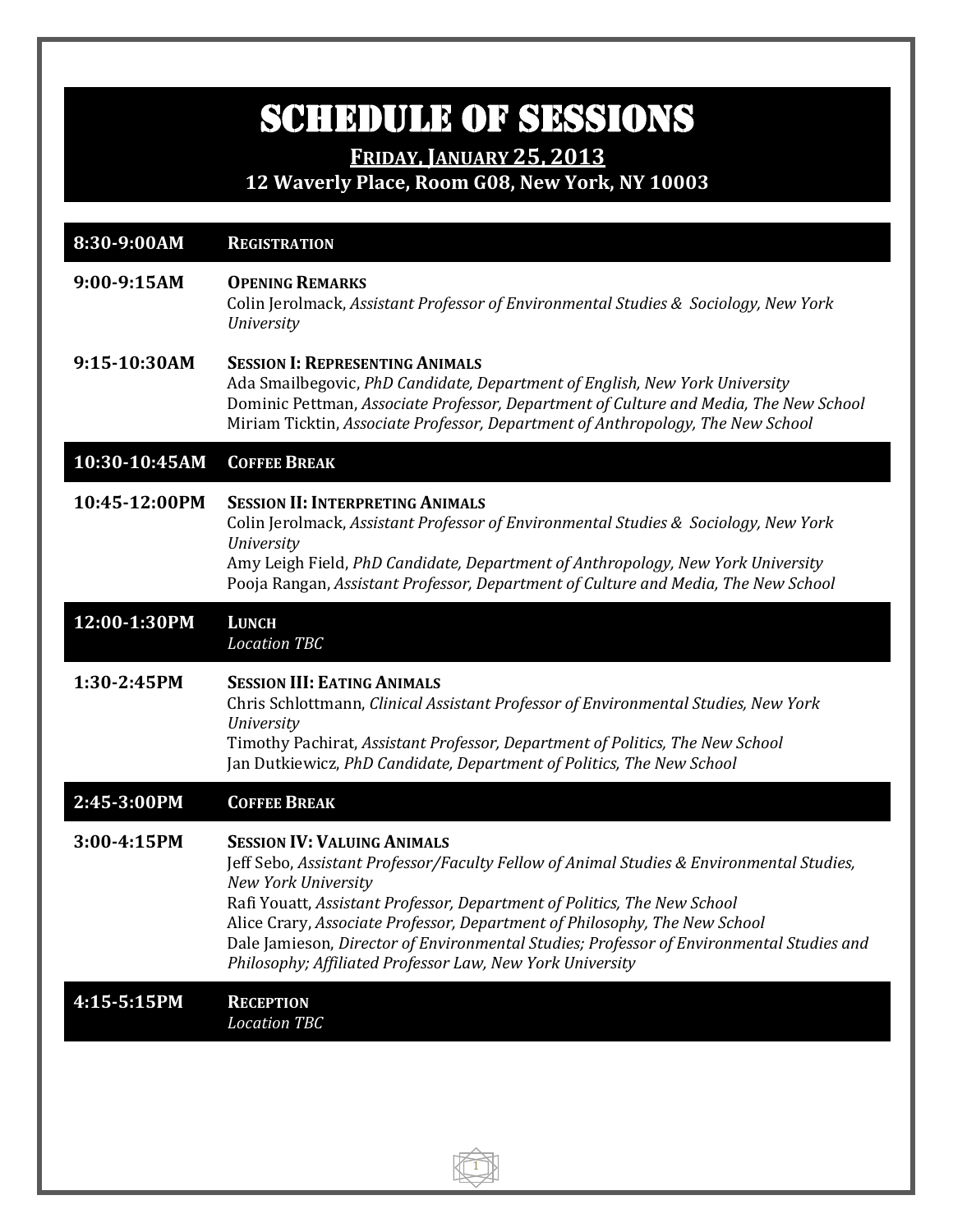## **Abstracts**

## **SESSION I: REPRESENTING ANIMALS**

#### **"After Human Life: Documenting Liveliness in Zones of Disaster"**

Ada Smailbegovic, *PhD Candidate, Department of English, New York University*

Abstract: In Becoming Undone, the philosopher Elizabeth Grosz poses a series of open questions about the future of the humanities, asking how the humanities can proceed with their epistemological project in light of the Darwinian rearrangement of the universe that has dislocated the position of the human away from the centre of the universe. "This is not simply the question of how we might include the animal, incorporate it into the human," Grosz writes, but to ask, "what is the limit of the humanities [...] beyond which it must be forced to transform itself into new forms of knowledge" (15)? This paper will elaborate one possible response to this question, engaging with the forms of post-humanist practice that are emerging in literary and cultural studies, to examine documents of disaster, which surprisingly reveal not empty landscapes of devastation, but the lively re-emergence of animal life. The central object of analysis will be the documentary film Chernobyl: Life in the Dead Zone which documents the lives of animals, that are inhabiting the literally posthuman landscape surrounding the site of the 1986 nuclear disaster. The paper will constellate this documentary in relation to two fictional accounts of disaster, the 1979 film Stalker by the Russian director Andrei Tarkovsky and the 1975 film Black Moon by the French director Louis Malle, as well as the drawings of Cornelia Hesse-Honegger which depict the mutations that arise among insect populations that have been exposed to radiation.

#### **"Just Another Manic Monad: Of Glass, Bees, and Glass Bees"**

Dominic Pettman, *Associate Professor, Department of Culture and Media, The New School*

Abstract: Karl von Frisch famously discovered the complex communication capabilities of bees. Ernst Junger not so famously wrote a proto-cyberpunk novel about the symptomatic existence of robotic glass bees. By putting these two case studies into dialogue, this paper seeks to reassess one of the key questions of the (animal) monad: does it withdraw decisively into its own interiority, or is it capable of forming relationships and alliances with alterity?

#### **"Humanitarianism beyond the Human"**

Miriam Ticktin, *Associate Professor, Department of Anthropology, The New School*

Abstract: This paper will examine what I see as the expansion of the politics of universal suffering to include animals and plants – that is, to expand humanity understood as an affective community, into new biological domains -- focusing on the accompanying scientific, medical and political technologies that help to shape this emerging community. My starting point is the increasing frequency of stories foregrounding the suffering and rescue of animals, not only in the US but in humanitarian missions in places like Haiti and Japan, which draw on familiar humanitarian sentiments, structures and technologies.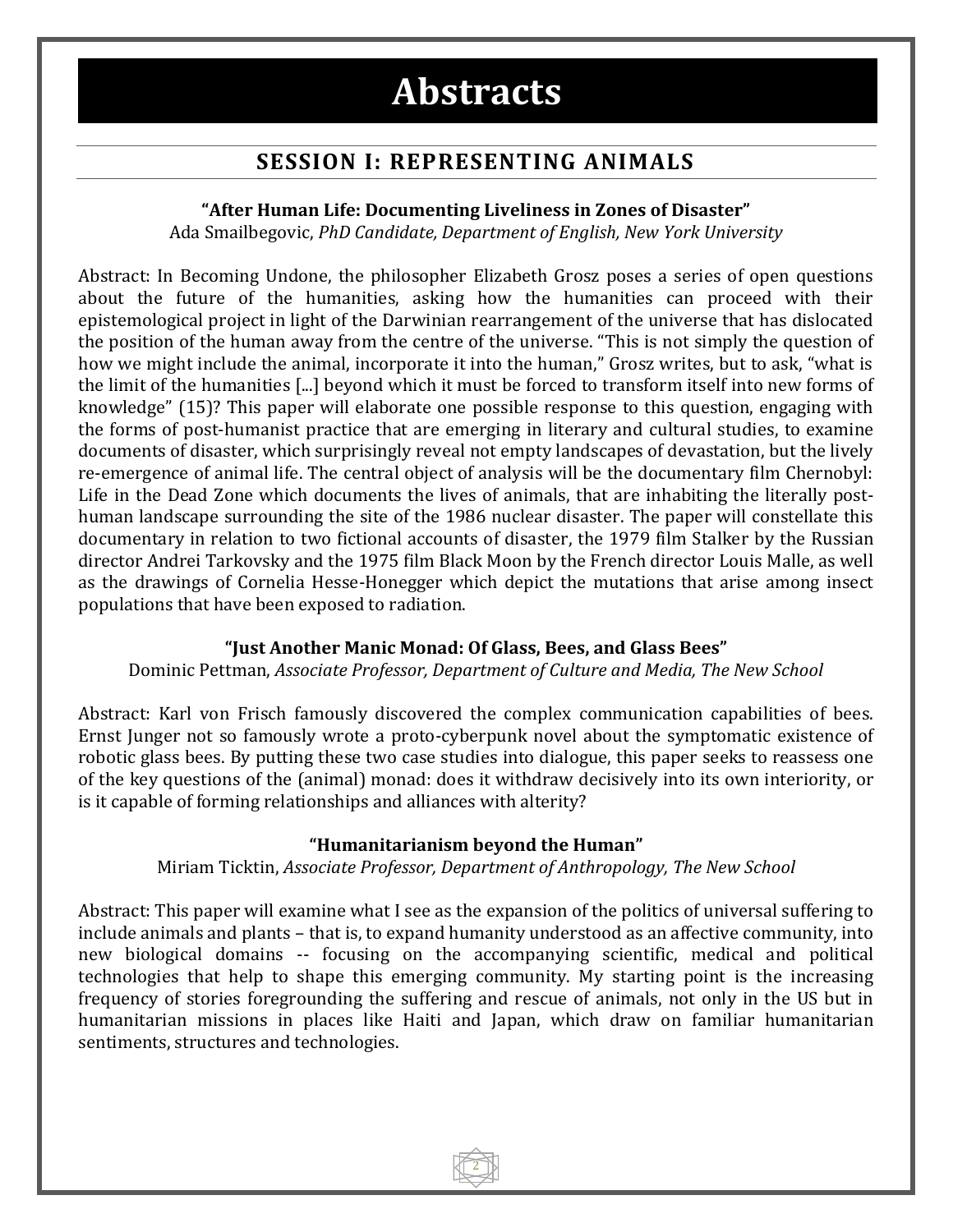## **SESSION II: INTERPRETING ANIMALS**

#### **"The Totemic Pigeon: How Relations with Animals Foster Social Belonging."**

Colin Jerolmack, *Assistant Professor of Environmental Studies & Sociology, New York University*

Abstract: This paper, based on comparative ethnographic research in New York and Berlin, examines how relationships with domestic pigeons configured people's sense of self and relation to society. In New York, I show how the appreciation that a group of working-class males expressed for their pigeons was given impetus by their social relations: they bred and trained their birds according to group customs, and they competed for peer status vis-à-vis their birds. I also examine how the men's animal practices were steeped in working- class culture and fostered social ties that crossed racial boundaries. Shifting to the Turkish pigeon caretakers in Berlin, I show how the birds were vehicles for the men's performance of their ethnic identity, and I describe how the pigeon coop enabled these homesick immigrants to simultaneously maintain a material connection to their homeland and create a Turkish social space in the interstices of their host city. By underscoring how people's close relations with animals can be driven by socially patterned impulses and can organize the "social self," this paper critiques the notion that such associations are inherently tied to an innate desire to commune with nature. It also challenges sociological perspectives that assume nonhumans play no part in shaping the social realm.

#### **"Animals and the Production of Meaning: Enriching "The Animal Turn" with Insights from Cultural Anthropology (and Vice Versa)"**

Amy Leigh Field, *PhD Candidate, Department of Anthropology, New York University*

Abstract: Fifty years ago, Claude Lévi-Strauss wrote in The Savage Mind that animals are "good to think." Although this idea in and of itself was not taken up widely in anthropology until "The Animal Turn," human relationships with animals are not a theme which is new to the discipline. Studies of animal totemism, animal classifications, and pastoral livelihoods have always been central topics in anthropology. However, the animal itself as a subject and as the embodiment of difference was not heavily considered. The most recent work in anthropology has begun to apply concepts from within the discipline which reverse this trend, examining themes such as animal personhood, animals in technology, animals in agriculture and food systems, and animals in morality and ethics. My own ethnographic research on the legal regulation of small animal farming in Germany follows this pattern. I attempt to describe the place of the animal in the contemporary European legal system, as well as the meanings ascribed to animals by those who regularly interact with them. The benefit of doing ethnography, the major methodology in anthropological research, is its ability to capture the rich multiplicity of meanings which relationships with animals take in different social, cultural, economic, and political circumstances, and thereby provide empirical data from which we can more clearly theorize the human-animal relationship.

#### **"The Elephant's Self-Portrait: On Humane-itarian Interventions"**

Pooja Rangan, *Assistant Professor, Department of Culture and Media, The New School*

Abstract: My paper investigates contemporary humanitarian efforts to rescue and rehabilitate incarcerated and indentured animals as producers of art—a practice most recently and controversially popularized by viral videos of former draft elephants in Thailand producing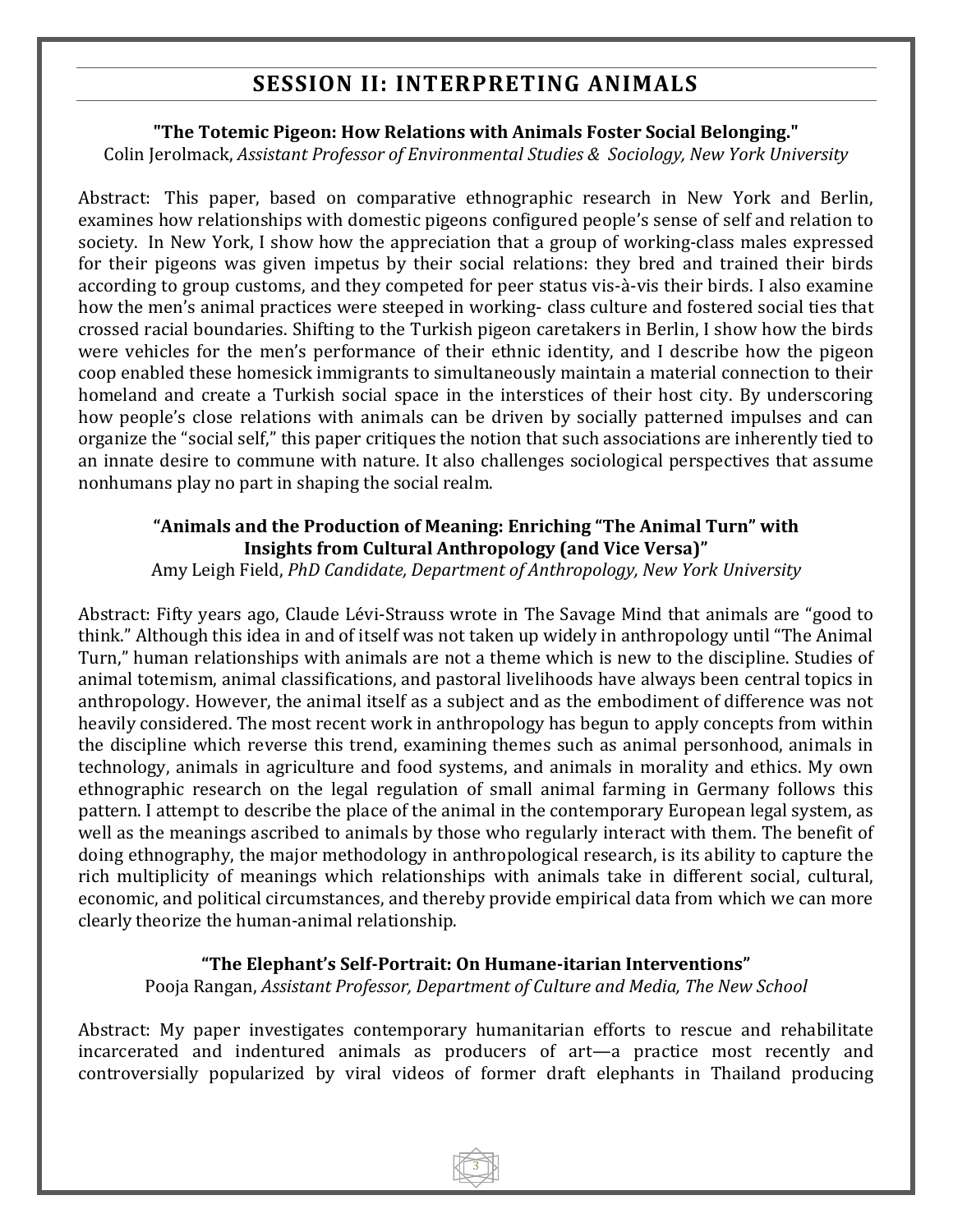paintings for sale. Positioning these efforts as "humane-itarian mediations" that merge the rhetorical immediacy of humanitarian interventions with the disciplinary logic of humane reform, I question the anthropocentric regulatory coordinates of "selfhood" claimed for these newly empowered animal authors, by drawing on attempts by Roger Caillois and Jakob von Uexkull to articulate radically non-anthropocentric theories of animalpoiesis and semiosis.

## **SESSION III: EATING ANIMALS**

#### **"Conceptions of environmentally-responsible agriculture: the role of animals"**

Chris Schlottmann, *Clinical Assistant Professor of Environmental Studies, New York University*

Abstract: A number of recent studies indicate that animal agriculture contributes to more environmental impact (especially climate change) than previously thought. This is due to improved assessment methods and the inclusion of more environmental harms such as methane. Such empirical evidence poses a challenge to many conceptions of environmentally responsible agriculture, including localism, traditionalism, and critiques of modernism and technology. This talk discusses this challenge in detail, specifically engaging with some tensions that this evidence raises for environmentally responsible food production.

#### **"Industrialized Slaughter and the Politics of Sight"**

Timothy Pachirat, *Assistant Professor, Department of Politics, The New School*

Abstract: I present findings from research into the routine killing of animals for human consumption from the perspective of slaughterhouse employees. Drawing on more than five months of undercover employment as a liver hanger, cattle driver, and quality control worker on the kill floor of a Great Plains slaughter-house where 2,500 cattle are killed per day, I will explore not only the slaughter industry but also how, as a society, we facilitate violent labor and hide away that which we find too repugnant to contemplate.

#### **"This Little Piggy Went to Market: Representing Animal Life & Death in Pork Industry Discourse"**

Jan Dutkiewicz, *PhD Candidate, Department of Politics, The New School*

Abstract: In a society where animal mistreatment and animal consumption are becoming increasingly viewed with distaste, producers and vendors of animal products engage in various tactics to distance animals and animal death from end consumers. This trend is most tellingly manifested in the marketing and business discourse undertaken by the meat industry. By examining various forms of communication undertaken by companies throughout the pork value chain, this paper seeks to examine the role of distance, deceit, and denial in propagating and normalizing exploitative inter-species power relations. The analysis focuses on how euphemism, jargon, and omission are strategically deployed to affect different audiences' perceptions of pig life and death as well as the very nature of animality itself. This paper goes on to suggest that the commodification of nonhumans inherent in the industry is internally justified and normalized through the active and strategic discursive reduction of animals to products.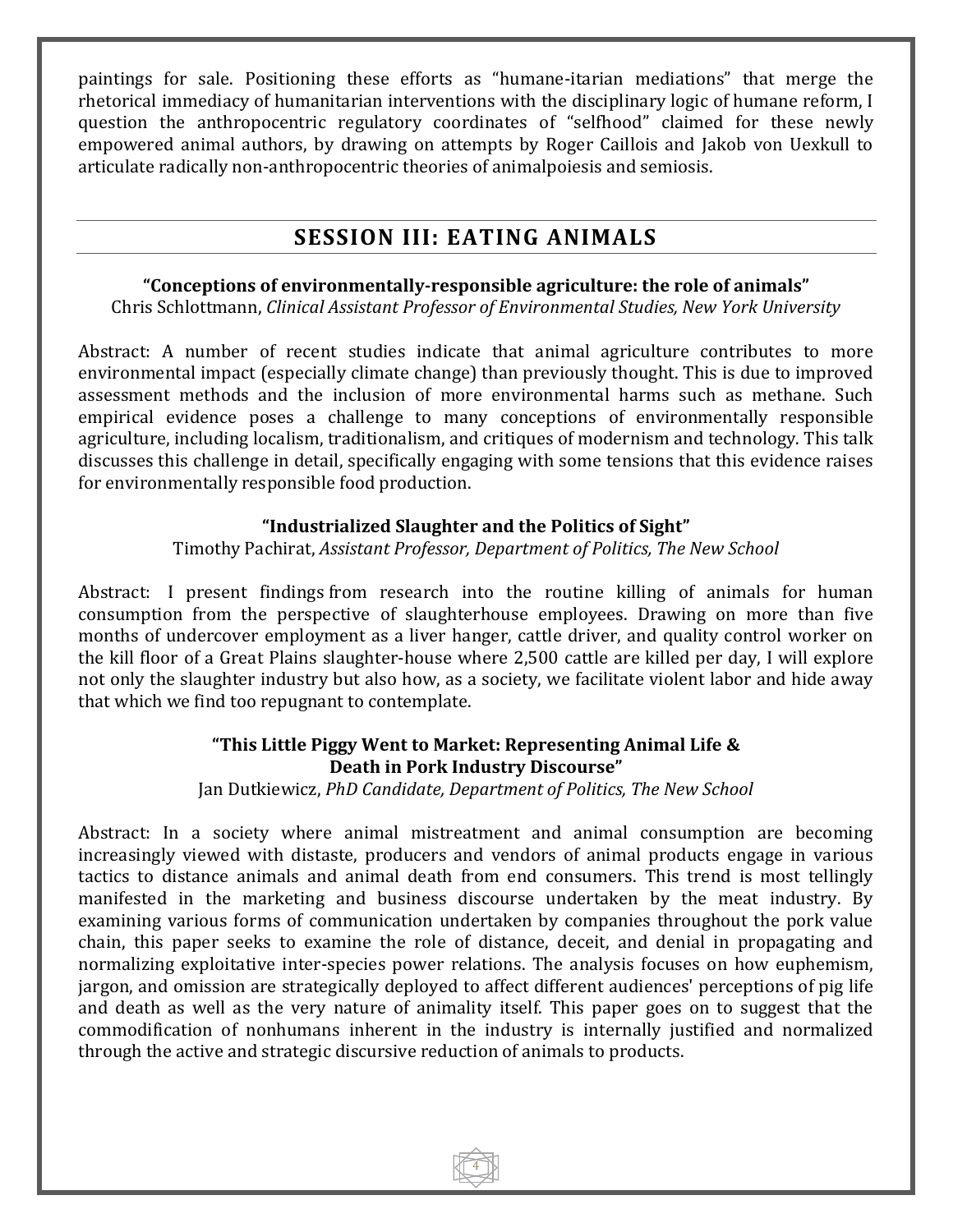## **SESSION IV: VALUING ANIMALS**

#### **"Animal Agency"**

Jeff Sebo, *Assistant Professor/Faculty Fellow of Animal Studies & Environmental Studies, New York University*

Abstract: Many philosophers put a lot of moral weight on the concept agency, or personhood. They think that you need to be an agent in order to have reasons, duties, and many rights, including the right to life and liberty. And, unfortunately for nonhuman animals, many philosophers also have fairly anthropocentric views about agency: they think that you need to be rational, linguistic, and self-aware in order to be an agent, and that most, if not all, nonhuman animals are clearly not rational, linguistic, or self-aware. However, in recent years some philosophers have begun to challenge this conception of agency, for reasons that often have very little to do with nonhuman animals. My goal in this talk is to present an increasingly popular "minimal" conception of agency and argue that this "minimal" conception of agency implies that many nonhuman animals are agents after all. I will then very briefly consider what the moral upshot of this development might be.

#### **"Foie Gras and the Relational Politics of Context"**

Rafi Youatt, *Assistant Professor, Department of Politics, The New School*

Abstract: This paper discusses the role of relational, context-dependent obligations in steering human political commitments to animals, using the debates over foie gras in Chicago as its point of departure. It shows that political stances in the foie gras debates were generated neither by a context free abstraction about "the animal," nor by context per se, but rather by moving ideas about animals from one context to another. It then considers how this example bears on recent arguments in political theory that contexts can, and should, determine the kinds of positive rights that animals have.

#### **"Thinking about Animals: How to be hard-headed without being hard (or unimaginative)"**

Alice Crary, *Associate Professor, Department of Philosophy, The New School*

Abstract: This talk is a philosophical intervention in debates about animals and ethics. Many thinkers who contribute to the animal protectionist movement start from – sometimes unwittingly – philosophical assumptions that block appreciation of how imaginative works can contribute to an ethically relevant understanding of animals' lives. In this brief commentary, I have two aims: (1) to describe how such philosophical assumptions shape the writings of some prominent animal advocates and (2) to offer illustrations of the sort of imaginative thought about animals that these assumptions exclude. I focus specifically on James Marsh's 2011 film *Project Nim* and Jonathan Safran Foer's 2009 book *Eating Animals*.

#### **"The Messes Animals Make"**

Dale Jamieson, *Director of Environmental Studies & Bioethics; Professor of Environmental Studies & Philosophy; Affiliated Professor Law, New York University*

Abstract: In a 1947 paper B.A.G. Fuller pointed out that "animals make a mess in metaphysics." Philosophical systems are typically constructed without regard to animals, and so "they are such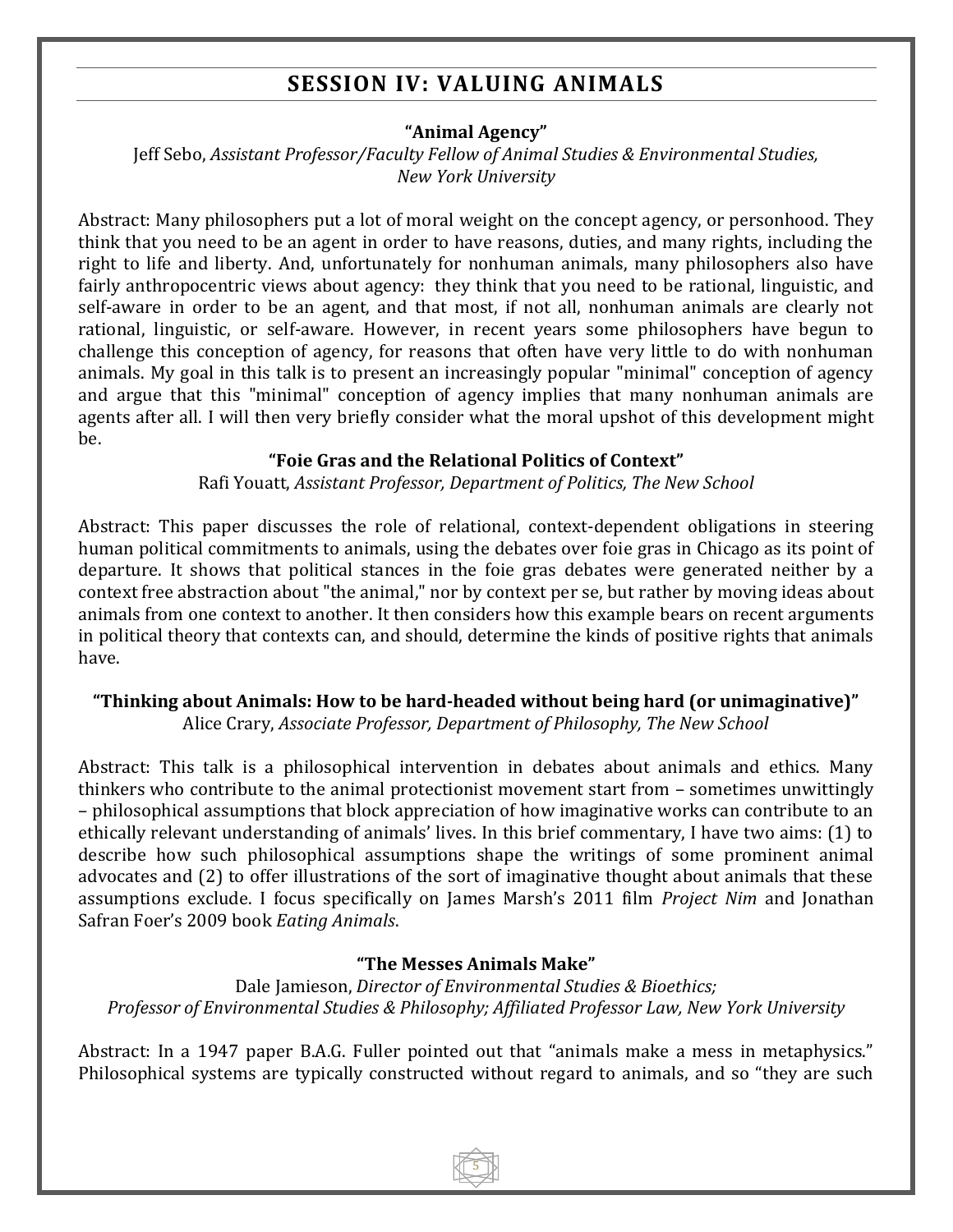metaphysical misfits…that the only way of keeping the system in order and man master of it is to shoo them out of the house altogether and stop one's ears against their scratching at the door."(p.83). So we get the incredible and unlivable views of Descartes and Malebranche, and from most of the philosophical tradition, an eerie silence.

Animals make messes not only in metaphysics but also in other areas of philosophy including philosophy of language, philosophy of mind, ethics, and legal philosophy. When animals cannot be ignored they are tortured in order to fit into preexisting categories. Rather than being acknowledged for what they are, they are typically discussed in terms of their similarities and differences to humans. Some argue that humans and animals are similar, pointing out that chimps share 97% of their genetic material with humans, asserting that apes can learn language or have a theory of mind, or that rats have empathy. Others claim that animals and humans are dissimilar. They point out that no animals but homo sapiens have ever created anything like New York City with all of its cultural wonders. And as bad as the airlines have become, it would be impossible to survive even a single flight managed and populated by chimpanzees.

The problem, as Nelson Goodman pointed out long ago, is that similarity is cheap, and so these disputes are irresolvable on empirical grounds alone. There are an infinite number of similarities and differences between any two things. The important question is not how many similarities there are between two things, but in what respects two things are similar and how much should we care about these respects. The answer to these questions adverts to our interests and purposes, and so is entwined with our values, presuppositions, and the conceptual framework within which the question is being asked.

For too long investigators have been focused on Human Exceptionalism — some assert it, and others to deny it. What should be rejected is not Human Exceptionalism, but the very idea of Exceptionalism itself. Natural systems express life in a vast array of forms. There is no single (or single class) of exemplars. When things are seen from this perspective the messes disappear. All living things are intrinsic to the natural order in the same way and to the same extent. Taking up this view might require us to confront some truths that are even more inconvenient than that we should give up eating hamburgers and donate the money to PETA. It might force us to rethink who we are.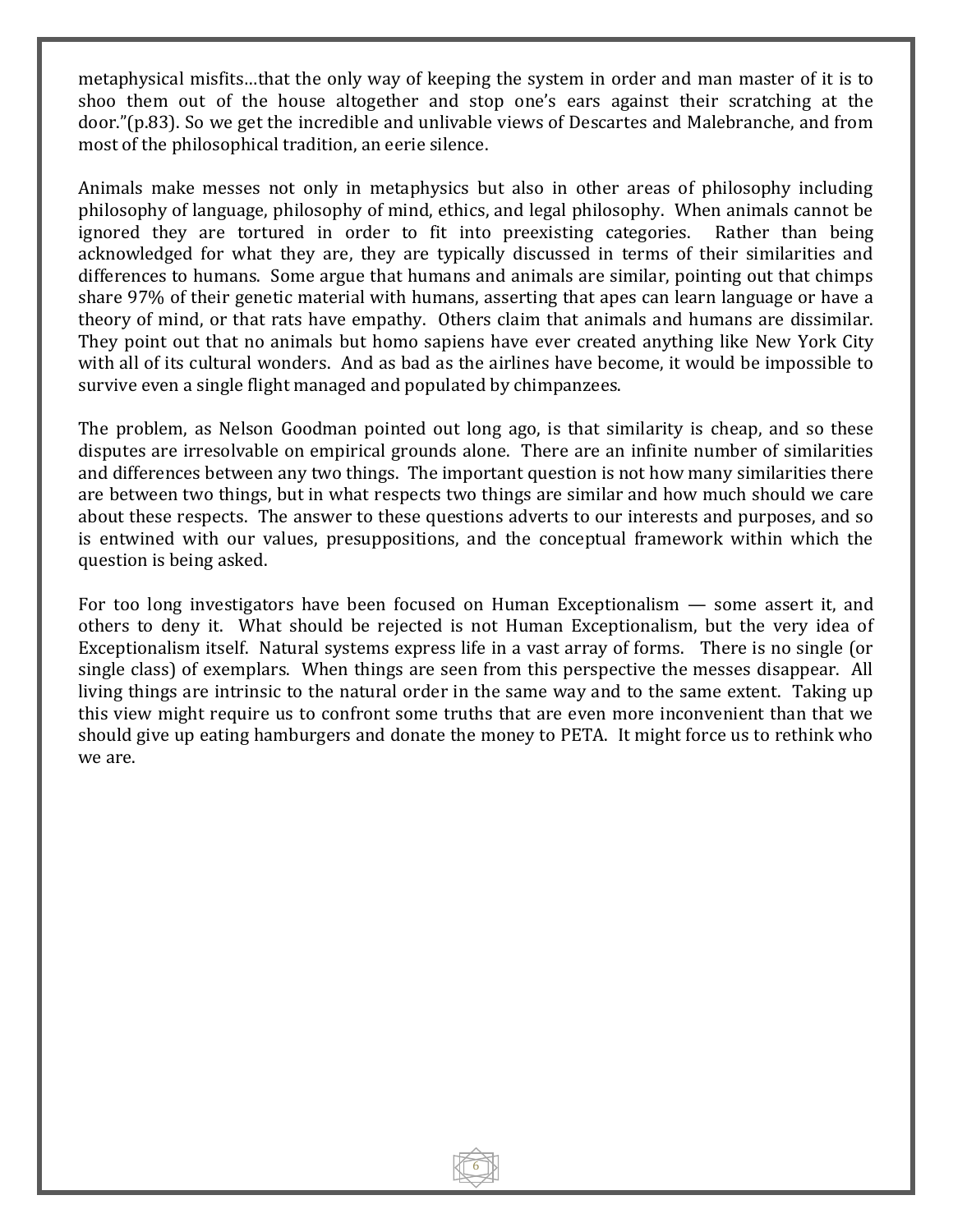## **Biographies**

## **ALICE CRARY**

Alice Crary is a moral philosopher who teaches in the Philosophy Department at the New School for Social Research. Her major publications include *Beyond Moral Judgment* (Harvard, 2007). Her current research interests include realism, modernism and the novel and also questions about the relationship between feminist thought and ordinary language philosophy. She has been teaching and writing about animals and ethics for nearly fifteen years and is currently finishing a book on humans, animals and ethics entitled *Inside Ethics: Resituating Human Beings and Animals*.

## **UNA CHAUDHURI**

Una Chaudhuri is Collegiate Professor and Professor of English and Drama at New York University. She is the author of *No Man's Stage: A Semiotic Study of Jean Genet's Plays*, and *Staging Place: The Geography of Modern Drama*, as well as numerous articles on drama theory and theatre history in such journals as Modern Drama, Theatre Journal, and Theatre. She is the editor of Rachel's Brain and Other Storms, a book of scripts by performance artist Rachel Rosenthal, and co-editor, with Elinor Fuchs, of the award-winning critical anthology Land/Scape/Theater. She was guest editor of a special issue of Yale Theater on "Theater and Ecology," and of special issue of TDR: The Journal of Performance Studies on "Animals and Performance." She has served on the Executive Committee of the Drama Division of the Modern Language Association, as well as on the American Theatre Wing's Grants Committee. She chairs the panel of judges for the Callaway Prize for the Best Book on Drama and Theatre, and has been a judge of the Obie Awards and the Alpert Awards.

## **JAN DUTKIEWICZ**

Jan Dutkiewicz is a Ph.D. Candidate in the Department of Politics at the New School for Social Research. His research focuses on the political economy of human-animal relations and on the interaction between governance structures and nonhumans.

## **AMY LEIGH FIELD**

Amy Field is a third-year doctoral student in the Department of Anthropology at New York University. She completed a BS in Society & Environment from the University of California at Berkeley in 2009, and an MA in Sociocultural Anthropology at New York University in May 2012. Her specialties within anthropology are legal and political anthropology, human-animal relationships, and the anthropology of Europe. She has just finished a short period of ethnographic field research in Germany, looking at the legal regulations regarding the raising, care, and slaughter of farm animals. In examining small farmers' relationships to animal protection laws, her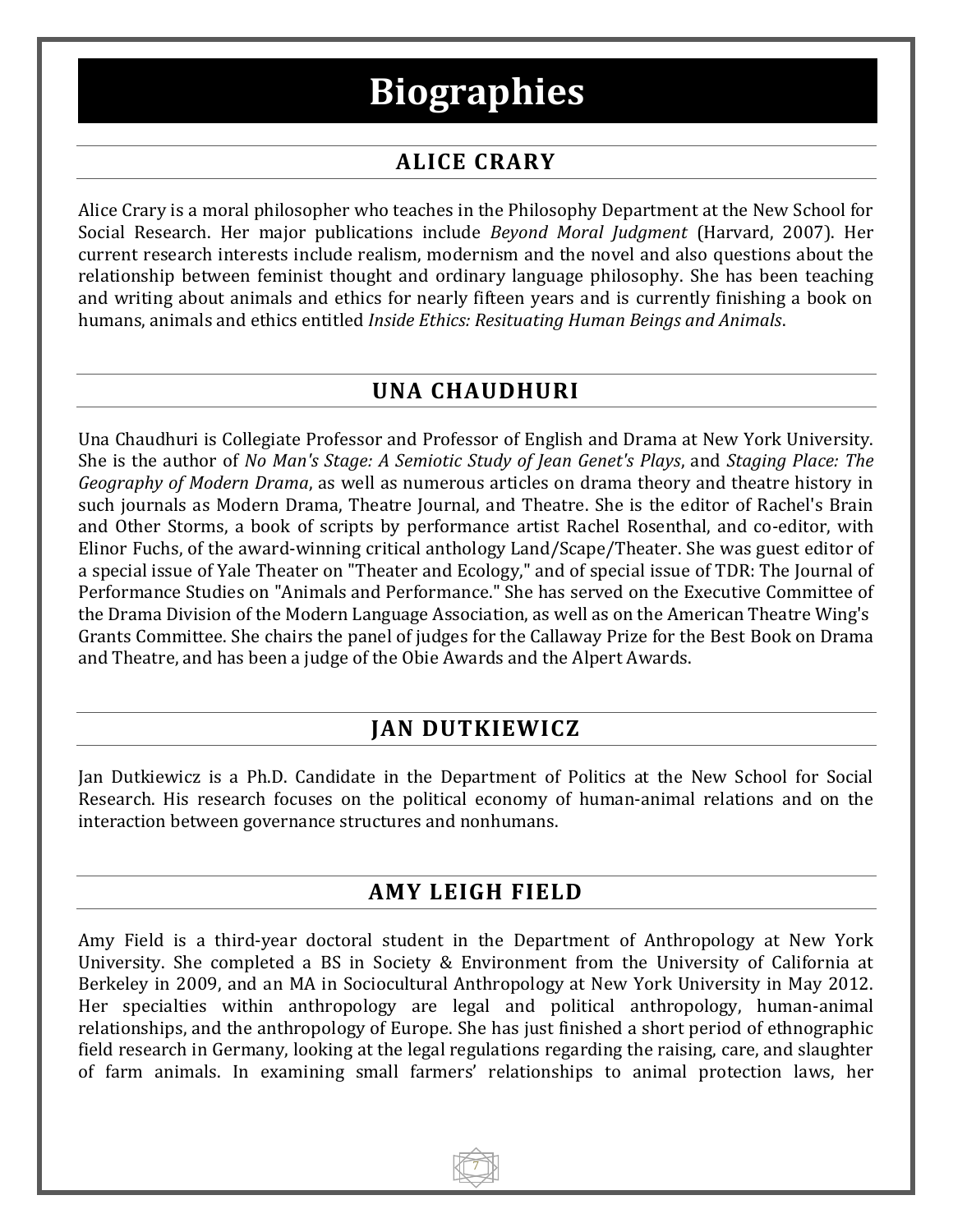dissertation research will explore the ways in which practices of animal care and conceptions of the animal in Germany are being affected by broader processes of legal, cultural, and economic change.

## **DALE JAMIESON**

Dale Jamieson is Director of the Environmental Studies Program, the Animal Studies Initiative, and the Center for Bioethics at New York University, where he is also Professor of Environmental Studies and Philosophy, and Affiliated Professor of Law. He is a Patron of Minding Animals International. Jamieson is the author of "Against Zoos" and "Zoos Revisited," and many articles regarding the moral status and cognitive and affective capacities of non-human animals. His most recent books are *Ethics and the Environment: An Introduction* (Cambridge, 2008), and *Reflecting on Nature: Readings in Environmental Philosophy, 2nd Edition* (Oxford University Press, 2012) with Lori Gruen and Chris Schlottmann.

## **COLIN JEROLMACK**

Colin Jerolmack is an Assistant Professor of Sociology and Environmental Studies at New York University. He also teaches in NYU's newly created Animal Studies Initiative. He received his PhD in sociology from the City University of New York, and then was awarded a Robert Wood Johnson Foundation Scholars in Health Policy Research Fellowship at Harvard University. His research interests include Community and Urban Sociology, Environmental Sociology, Human-animal Relations, Culture, Health, and Ethnography. His first book, *The Global Pigeon: How Animals Shape City Life*, will be published in February 2013 by the University of Chicago Press.

## **TIMOTHY PACHIRAT**

Timothy Pachirat is an Assistant Professor and the Director of Undergraduate Studies in the Department of Politics at the New School. His research and teaching interests include comparative politics, the politics of Southeast Asia, spatial and visual politics, power and the sociology of domination and resistance, the political economy of dirty and dangerous work, and interpretive and ethnographic research methods. His most recent book, entitled *Every Twelve Seconds: Industrialized Slaughter and the Politics of Sight,* was published by Yale University Press in November 2011. His forthcoming book, *Ethnography and Interpretation,* is under contract with Routledge Press and will be published in 2013.

### **DOMINIC PETTMAN**

Dominic Pettman is Chair of Culture and Media, Eugene Lang College, as well as Associate Professor of Liberal Studies, New School for Social Research. He is the author of *After the Orgy: Toward a Politics of Exhaustion* (SUNY, 2002), *Avoiding the Subject: Media, Culture and the Object* (AUP, 2004 – with Justin Clemens), *Love and Other Technologies: Retrofitting Eros for the Information Age*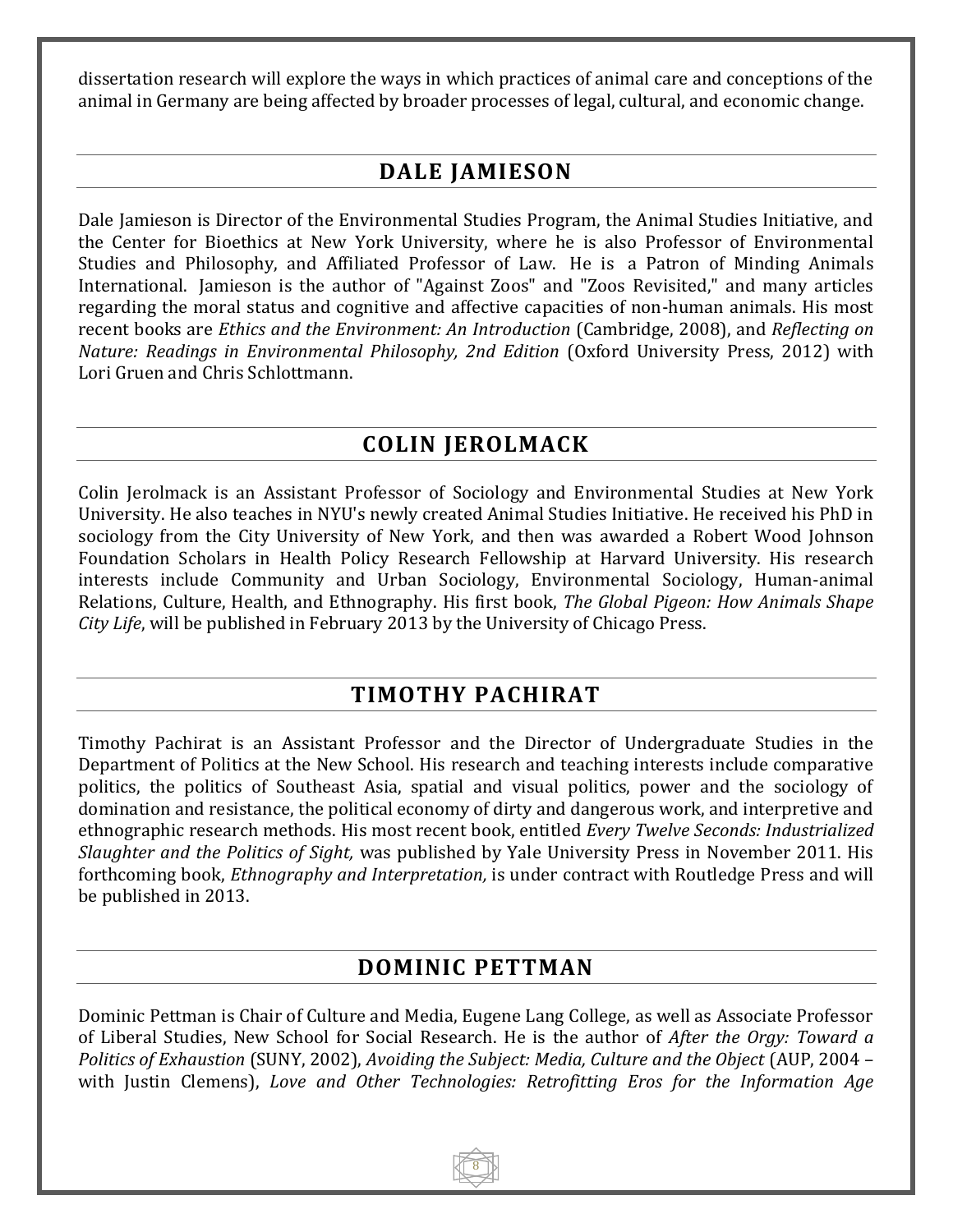(Fordham, 2006), *Human Error: Species-Being and Media Machines* (Minnesota, 2011), and *Look at the Bunny: Totem, Taboo, Technology* (Zero Books, 2013).

## **POOJA RANGAN**

Pooja Rangan is Assistant Professor of Culture and Media in Eugene Lang College at the New School. Her work has appeared or is forthcoming in *differences, Camera Obscura, South Asian Popular Culture, The Oxford Handbook of Postcolonial Studies, The Sarai Reader,* and *Shoppinghour Magazine*. She is currently working on a book, *Humanitarian Mediations*, that examines the discursive and medial frames of contemporary humanitarian media interventions.

## **CHRIS SCHLOTTMANN**

Christopher Schlottmann is Clinical Assistant Professor and Associate Director of Environmental Studies and Affiliated Professor of Bioethics at New York University. His research is in the areas of environmental education, environmental ethics, and the ethics of food and the environment. He recently published *Conceptual Challenges for Environmental Education* (Peter Lang, 2012) and coedited *Reflecting on Nature: Readings in Environmental Philosophy* (Oxford University Press, 2012) with Dale Jamieson and Lori Gruen. He teaches "Food, Animals and the Environment," for which he won the Animals and Society Course award from HSUS and ASI. He is working on a book on the ethics of food, focusing on the central role of animals and the environment.

## **JEFF SEBO**

Jeff Sebo is an Assistant Professor/Faculty Fellow in Animal Studies and Environmental Studies at New York University, where he teaches Animal Minds, Ethics and Animals, Political Theory and Animals, and Food, Animals, and the Environment. His research focuses on what it takes to be a moral agent and to have direct moral status. He explores these questions in the case of human beings by arguing that many human beings have multiple personalities, some of which are full moral agents and all of which have direct moral status. And he explores these questions in the case of nonhuman animals by arguing that many nonhuman animals are rational and self-aware in at least a minimal sense, and therefore count as moral agents in at least a minimal sense.

Jeff has published work on animal ethics in Animal Liberation Philosophy & Policy, and has presented work on animal ethics at Georgetown University, New York University, Syracuse University, and the University of Texas at Austin.

## **ADA SMAILBEGOVIC**

Ada Smailbegovic holds an M.A. in English and a B.Sc. (Honours) in Biology from the University of British Columbia. Her research areas include 20th Century Poetry and Poetics, Science (Biology) and Literature, Affect, and Animal Studies. Her M.A. Thesis was entitled "Poetics of Liveliness: